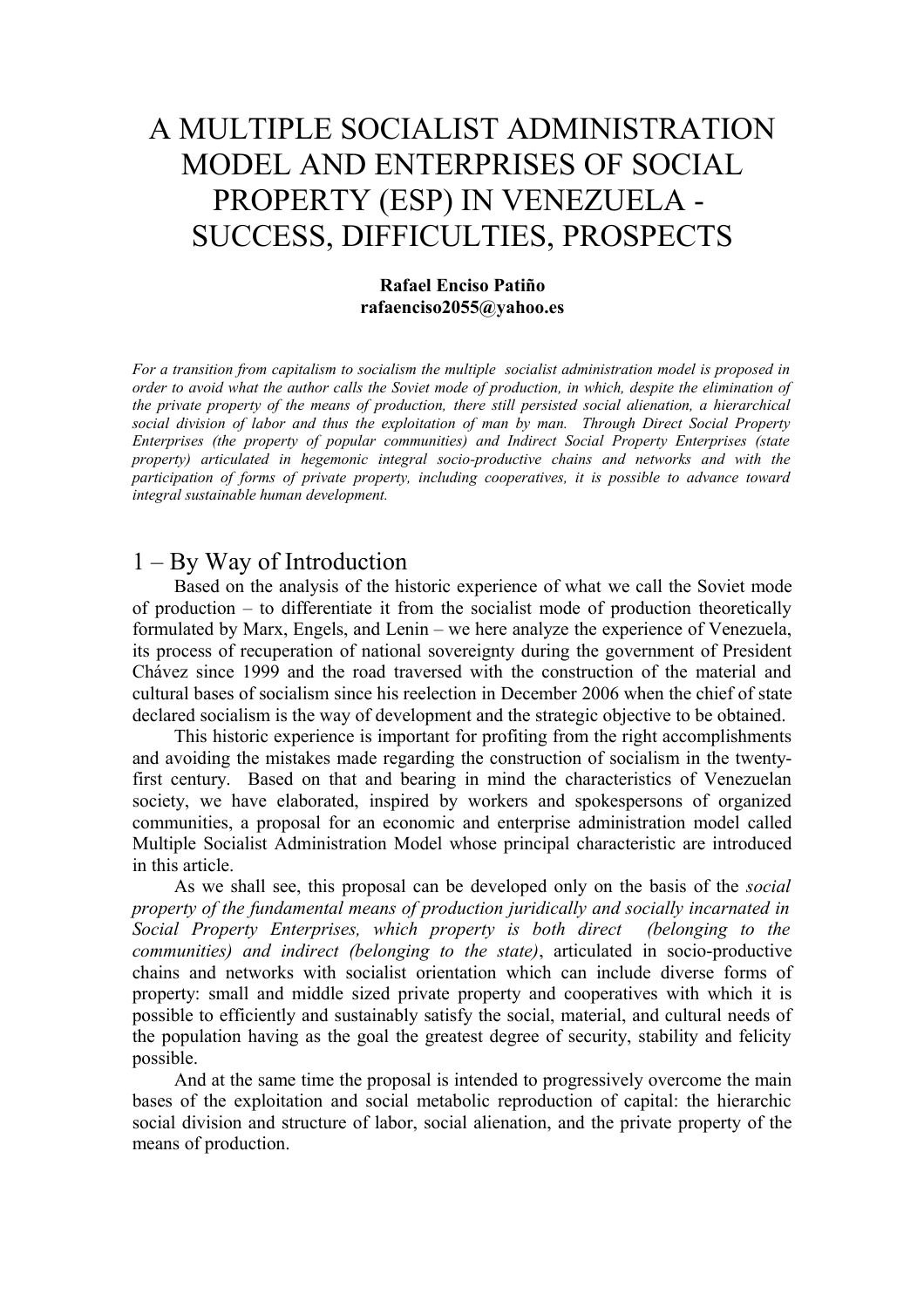# 2 – The Soviet Mode of Production in the Soviet Union and Eastern Europe

Socialism as theoretically designed by the founders of scientific socialism did not exist in the Soviet Union nor in the people's democracies in eastern Europe. There only a few non-essential characteristic were consolidated. The exploitation of man by man was maintained. The bureaucracy was transformed into a new ruling and exploiting social class which took over the control of all the means of production and which, through privileges consecrated by hierarchic levels, appropriated the surplus product generated by all the workers.

The intention to construct socialism in conditions of the economic and cultural backwardness of Tsarist Russia as a result established the *Soviet mode of production* as superior to the socio-economic system of Tsarist Russia and to the dependent and deformed capitalism of semi-feudal characteristics in Latin America, Asia, and Africa, but not superior to industrialized capitalism in terms of economic growth.

World capitalism eventually defeated the Soviet Union thanks in the first place to its internal contradictions, its lesser productivity, the stoppage of the development of the productive forces and also to the wear and tear to which the imperialist countries submitted it during the arms race. But socialism as a mode of production superior to capitalism is still a valid option for the workers of the world. It is the viable and necessary answer to the process of globalization and the monopolization of the markets and production which has dramatically impoverished the life of the peoples by increasing the exploitation of the workers and accelerating the process of the sack of natural resources, of the exploitation of the means of production and subsistence.

# 3 – An Alterative to the Soviet Model – First Considerations on the Venezuelan Case

With the new intentions of constructing socialism – in the first place in Venezuela where amid many difficulties and contradictions there are the best opportunities for it  $$ certain successes of the struggles of the peoples of the planet should be profited from and the mistakes and deviation which brought forth the Soviet mode of production should be avoided.

*To avoid the exploitation of man by man it is not enough to eliminate the right of private property over the means of production. Statization (nationalization) is not the same as socialization, the power of the administrators of the state without enough control by the workers and social organizations and without their direct participation in the fundamental decisions generates inevitably bureraucratism, corruption, and exploitation.* 

In a dependent country with signs of pre-capitalist backwardness, where small producers with a petit bourgeois mentality are prevalent, it isn't possible to jump straight to socialism. A transition period is required, one which will be rather long depending on the level of social consciousness and the organization of the workers and the population.

One of the instruments for materializing that transition is denominated by Lenin as "state capitalism", which according to him in different modalities - *under the control of the political power of the workers and organized communities as an indispensable condition* – will be an inducement to the development of the productive forces of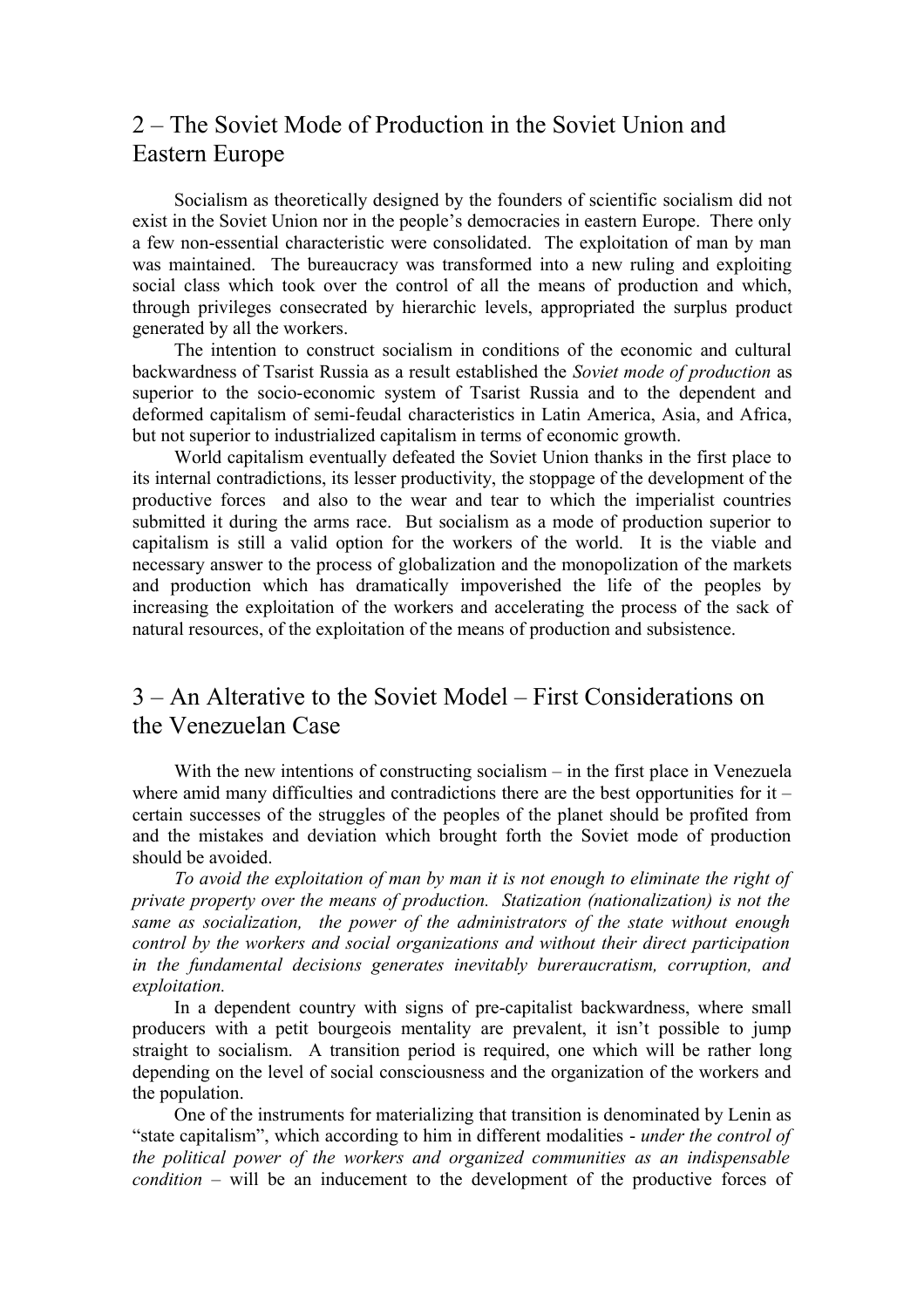capitalism toward socialism through regulation of the market and the control of the key fields of the economy.

An important part of the product doesn't go to the market but rather to predetermined consumers: children at school, the sick in hospitals, etc.; but it is also necessary to have the market and a certain level of competition regulated by the state with humanistic criteria as well economic and social, material and spiritual criteria that are well balanced so that the objective of production is not the obtaining of the maximum profit but rather integral human development and the satisfaction of the needs of the population.

A healthy competition between enterprises of social property (ESP) of the state and the communities is possible. It would allow the law of value to work in a planned way and allow society through market demand partly and up to a point to determine which products it considers really necessary. It would bear in mind prices and qualities in accordance with culture and buying power. Thus a regulated market would contribute to stimulating the productivity of labor and to producing the necessary and adequate quantities and qualities of products.

The means of communication and advertising (converted into instruments of diffusion of information to aid human development and socialist consciousness) must serve these purposes and not the increase of profits and irrational consumerism. Their forms of property should be diversified and controlled by the state together with the social organizations of the workers.

The property of the means of communication and the control of production and its results should really be socialized by means of a fair participation of the state, the workers or their collective entities and the consumers. This can be established through mixed enterprises: state property with cooperatives and with private enterprises owned by small and even in some cases big businesspeople with new forms of property and production like enterprises of social property (ESP) whose owners are the communities organized by the community councils which have been emerging during the last few years with aid form the government of the Bolivarian Republic of Venezuela and which of course demand many improvements through a process of continuous perfecting. The essential condition is that social property be always hegemonic over private property so that decisions are made bearing in mind social interests and not profit and capital accumulation.

The contribution of material and intellectual labor in all their forms as a source of social wealth and through the fulfillment of the human being, toned with criteria of complex equality, equity, solidarity and social justice, should be a fundamental right guaranteed by the state and it should be the principal criterion for the participation of the population in the goods, services and knowledge, in the value created in production.

Therefore in order for property to be legitimate and socially recognized it should be the result of labor.

The types of property of the means of production, their different combinations and the participation of the workers and the communities in those combinations will necessarily depend on various factors: on the magnitude and origin of capitals, on the complexity of technologies, on the productivity of labor and the needs of the workers and their families as well as on the origin of the raw materials and on the frequency of the specific product in human groups and society.

What is to be said of an enterprise like PDVSA? It exploits petroleum and gas, products from underground and therefore belonging to the whole nation. Their extraction and refining require enormous capitals for the kind of technologies utilized which can be developed only by the state or by transnational companies. These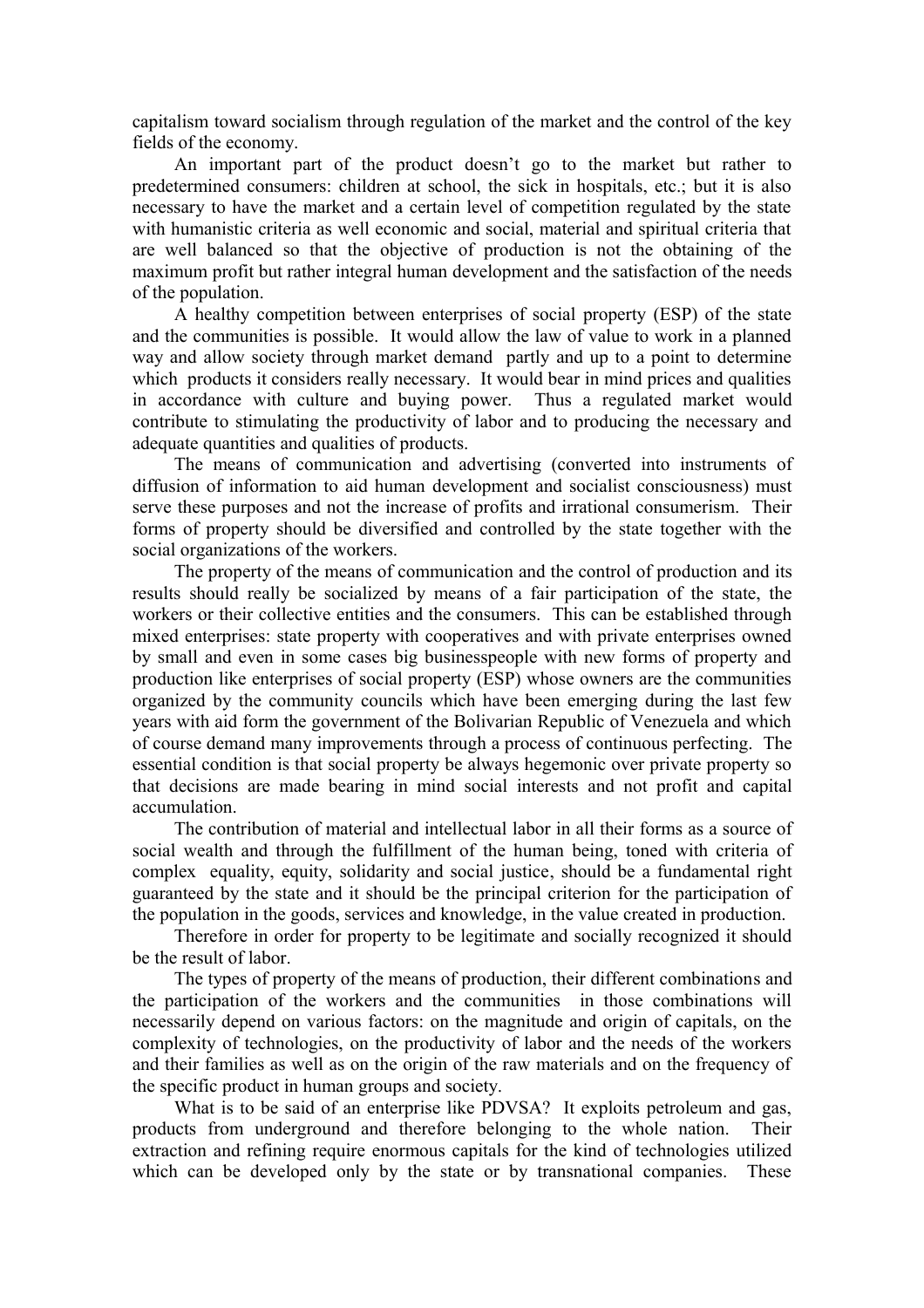technologies while doing the procedures for extraction directly affect the environment and the population of determined counties. They generate strategically important products for the whole society and people as is the case with fuel. That affects all the companies and people and the prices of all products. Such an enterprise cannot be the property of only the oil workers who in Venezuela are fewer than 40 thousand people out of a population of 28 million inhabitants.

We repeat: the state must necessarily participate in the representation of the ensemble of the nation because petroleum belongs to the nation, because the whole nation is affected by production and because the state must contribute the enormous capital resources necessary. The county where the extraction of crude oil occurs must participate in the execution of the control over the impact on the environment and obtain the advantages which are permitted to benefit that specific population. The direct laborers of the enterprise must participate because with their labor petroleum is extracted and an aggregated value is contributed. And the consumers, represented by their organized communities (community councils and communes as concrete forms of the people's power or others held to be legitimate), consumers' organizations, industries, and transporters should also participate because the quality, the price and the distribution of fuel affects them directly.

Balance and mutual control among different social sectors and interests involved in the economic processes must exist so that none of them individually can exercise hegemonic power so as to have negative effects on the rest. On the contrary the idea is that the different sectors through their participation in property in an organized fashion make decisions which equitably benefit the whole society and control each other mutually so as to prevent bureaucratism or reduce it to a minimum and impede corruption as well as the concentration of power and wealth.

But a small enterprise which produces clothes, shoes, furniture, etc. – and there are thousands of them – can be wholly the property of workers organized in cooperatives because the capital required can be furnished by them from their own savings and/or loans granted by the state. In some circumstances when the state doesn't have money it can give loans emitting cash capital which is not inflationary when contributing to production because an increase of circulating money is compensated by a proportional increase of merchandise and because the prices and quality of the products can in such cases be regulated by the competition in a market with a robust participation and control by the state. Raw materials are bought from other enterprises and of course must pay taxes to the state and conform to legal, environmental and further norms.

Another form of property which we believe to be adequate for companies whose influence includes populations in locales specific for their ecosystems can be what we call communal enterprises of social property (ESP) or socialist community enterprises which legally belong to a population group organized according to place of residence: a community council or an ensemble of them which are associated to advance toward the creation of a communal economy and the construction of a socialist commune. [1] In this modality there could be included an agricultural production unit, an industrial slaughter house with a cold storage packing plant or a small or medium sized agroindustry as raw material is produced within its radius of action and its products are distributed among the population of the locale with participation and control by neighboring communities.

The Soviet model was based on state property of the means of production, which were initially contoled by the workers. But later they got to be controlled totally by the bureaucracy while as time went by the democratic participation of the people and the workers was reduced to its minimum expression; as for the material base the producers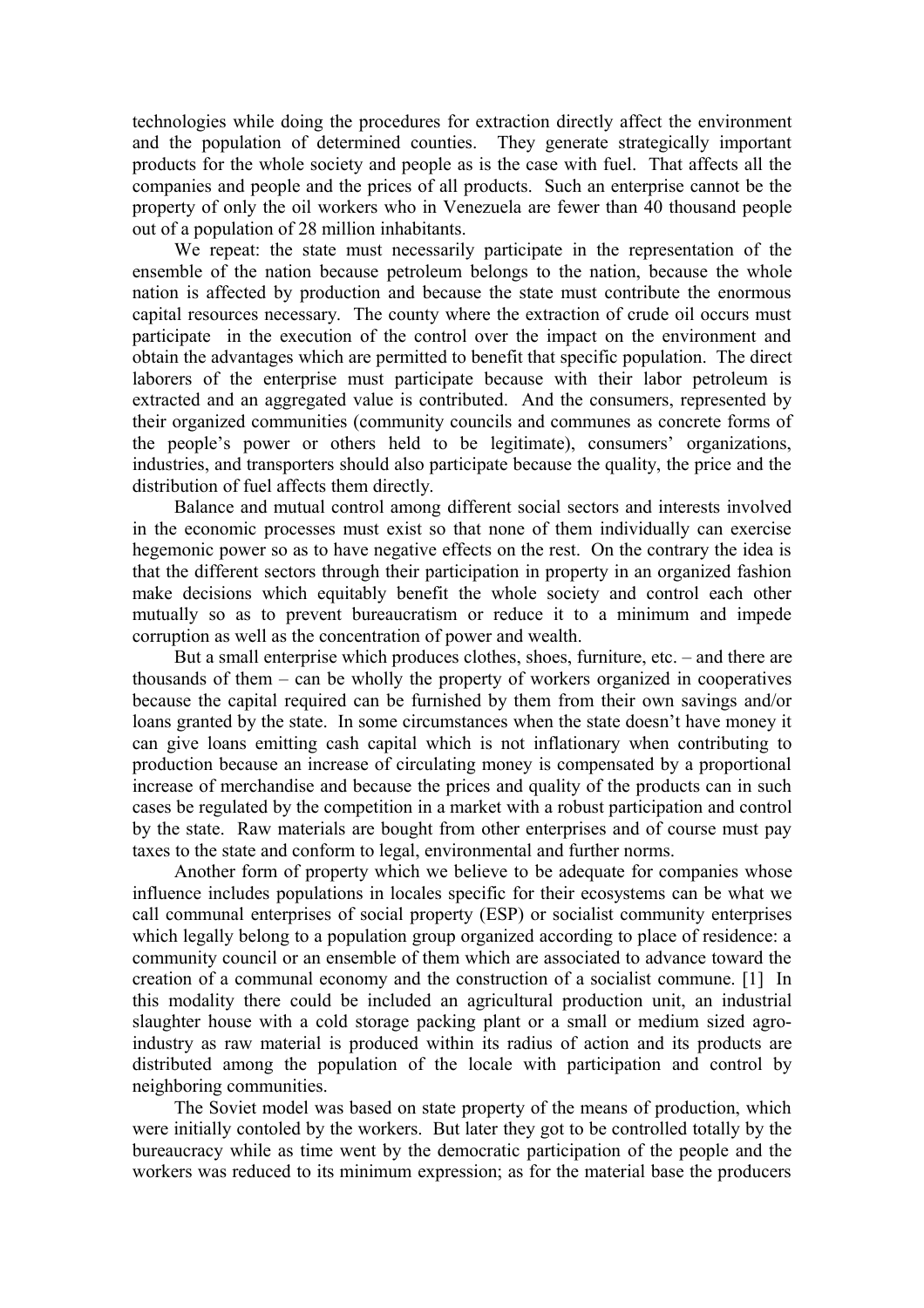of social wealth were marginalized from the real control of the economy. These were the fundamental causes of the phenomena of economic inefficiency, corruption, the existence of privileges for the elites, and the development of processes of alienation and exploitation which determined its incapacity to subsist as a socio-economic system and as a state.

For this reason both forms of social property incarnated in enterprises of social property (ESP) both by the state (indirect social property) and by the communities (direct social property) must be administrated with socialist values and criteria and be combined with each other and other forms of property: cooperative, personal, family, middle and small sized private property for the purpose of conforming efficient socioproductive chains and networks [2] to the hegemony of social property administrated by councils of multiple socialist administration in which the spokespersons of the diverse social groups participate to make the best decisions for the benefit of society as a whole and to manage to have greater security, stability, and happiness.

# 4 – The Struggle to Build Socialism in Venezuela and its Evaluation by the Workers

### 4.1 – The diverse types of property

Experiments of different forms and types of property and administration accomplished since the year 1999 have been evaluated in three national and many regional seminars which occurred in 2007 and 2008 with the participation of workers from industries, the state, communal councils, organized communities, socialist education schools and university students.

With the analysis of diverse international experiences known, among them that of the Soviet Union, important recommendations including a proposal of an administration model for socialism of the twenty-first century in Venezuela, the so called *multiple socialist administration model* were made.

In order to prevent the present process of the Bolivarian Revolution from deviating toward some kind of state capitalism (state enterprises with a capitalist-like administration at the service of the reproduction of the capitalist system and of the obtaining of profits and the accumulation of capital by private capitalists) without any control by the workers and the people or a repetition of the Soviet experience with some variations, there occurred the Third National Seminar on Socialist Education and Administration in which there participated 40 organizations in April 2008 in Valencia. The following declaration on the ambivalence of state property came forth:

*Types of property per se don't always determine the objectives and purposes of those they may be useful to. In the case of state property it can help liberate the human being and build socialist relations or enslave and submit him or her to various forms of alienation and exploitation as occurred in the ancient empire of the Egyptians in Africa and the Aztecs in Mexico as well as in the former Soviet Union, just to cite three examples.* 

*Because it is subordinated to class interests which represent the block of ruling power in society and in the state (which makes fundamental macroeconomic decisions) state property can be useful for different intents, indeed including contrary ones.*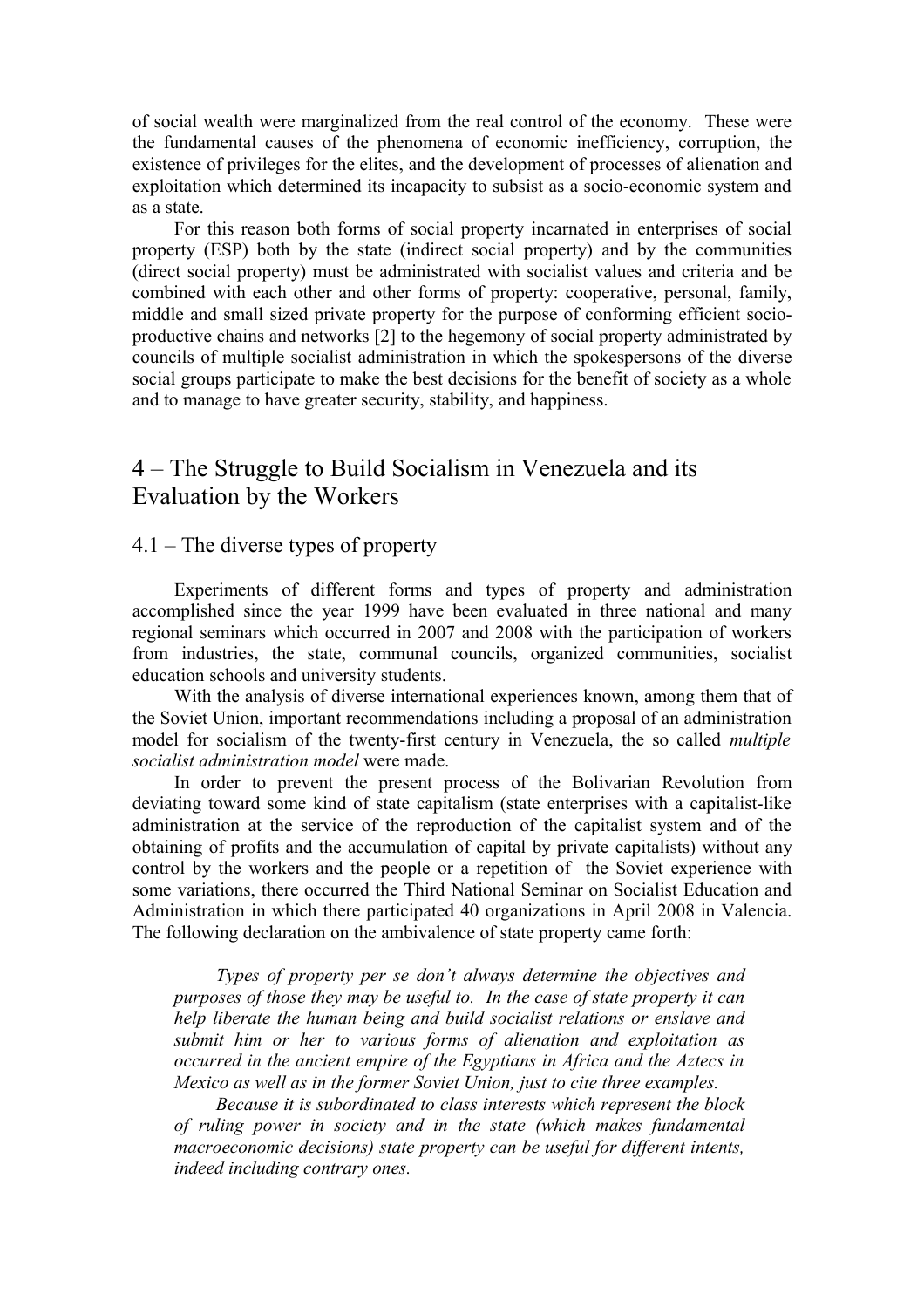*That's determined by the administration model which, if it is exercised by an exploiting ruling class, necessarily helps reproduce the alienation of labor, of the workers and the peoples and perpetuate those conditions which make possible the domination and exploitation of some people by others: the private property of the fundamental means of production and the social division of labor in which some think, plan and order while others obey and work operatively.* 

*It is indispensable to bear in mind that with the distribution of surpluses a redistribution of value created through social labor is produced. Those who make decisions on this distribution (including state bureaucrats) always, in a conscious or unconscious way, try to have their interests as a group prevail, which necessarily affects all society.* 

# 4.2 – Co-management [3] and private property

During the same Seminar the following was concluded on co-management and private property:

*Co-management has been applied in the Bolivarian Republic of Venezuela thus far probably moved by the intent to advance toward a society of inclusion and welfare and has responded more to a reformist conception inside capitalism than to a truly socialist conception.*

*In capitalism the right to take part in decisions (administration) is determined by the property over the means of production – capital – which is expressed by the property of "shares" in the enterprises. These are possessed individually or collectively, in limited or incorporated societies or in cooperatives. According to bourgeois (capitalist) law to participate with a determined quantity of votes in order to make decisions is not a question of whether the shareholder participates or not in the productive processes but rather the quantity of shares he or she possesses. This is what is granted by the "right" to exercise a determined quantity of votes in the assembly of shareholders and on the board of directors.* 

*Such may be the case of many workers organized in cooperatives and of capitalists, in the enterprises recuperated with state resources.*

*Thus it is recognized – wrongly – that it is the property over the means of production – capital – which generates the right to participate in the making of decisions whereas in the socialist conception it is labor in any of its forms – material or intellectual, simple or complex – and recognized as the source of social wealth which grants the right to participate in the administration of the enterprises.* 

*Despite the good intentions the granting of state credits to the workers so they can get shares in the enterprises so that they can participate in its management has generated in them ideological confusion and many frustrations.* 

*With the pressure from an individualistic and selfish mentality which has been generated in our society for the last 500 years of colonialist and capitalist alienation, in general workers, when they become shareholders tend to feel more like private "entrepreneurs" than like workers or*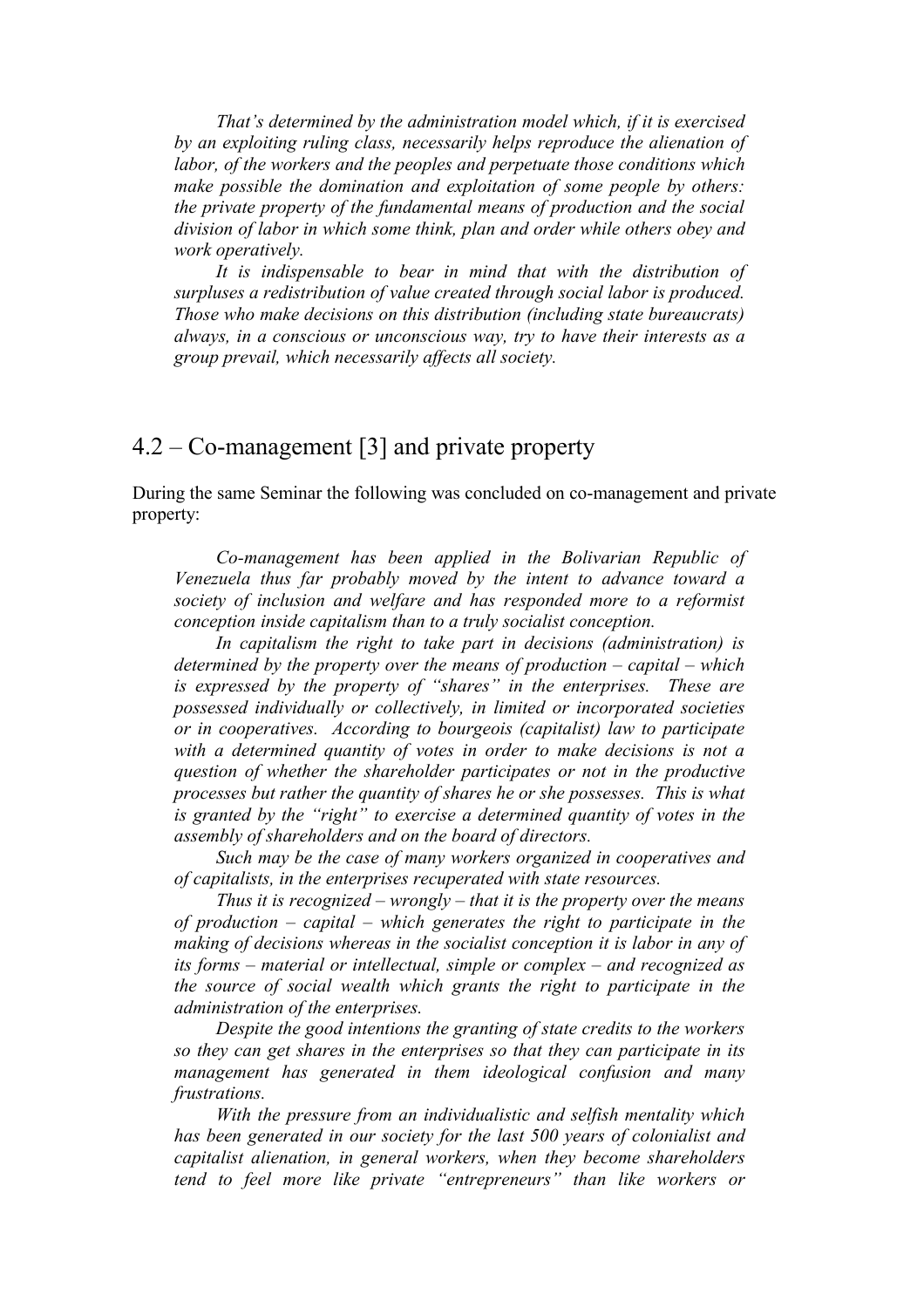*proletarians because their new condition as private proprietors of part of the capital in enterprises separates them objectively from the rest of the people.*

*There is produced in the workers a declassification, a* sociopatía [4]*, a loss of identity, a schizophrenia. If shares are the private property of some workers and/or capitalists, they cannot themselves be the property of other workers, nor of the communities, nor of the whole people. And consequently the surpluses generated during the production process cannot be either since they must be appropriated by the owners of the shares. That is, when they own shares, the workers wind up objectively being converted into new capitalists.*

*The historical experience on self-management* [as it occurred in former Yugolsavia] *doesn't present a positive picture. Its application in the extinct Fedrative Republic of Yugoslavia meant: alienation of the workers, capitalist anarchy, competition among workers of different enterprises. And finally it wound up reproducing capitalism once again.* [5]

*Therefore this proposal now…invites Venezuelan society to experiment a new paradigm: the multiple socialist administration whose characteristics will be explained later.*

4.3 – The socialist management of the economy, enterprises and factories

The Third National Seminar on Socialist Education and Administration, held in Valencia concluded with regard to socialist administration:

*It is indispensable that the socialist organization of the economy and the factories, especially in those which are state property, besides the spokespersons representing the state, the workers councils, the community councils and the producers of raw materials participate with the purpose of creating balance and mutual control among the different interest groups of society as these are the ones that are frequently contradictory and at the same time complementary. This need be done so that all of them may collectively make the best decisions which will allow them to satisfy their needs and integral sustainable development subordinated to the strategic interests of the nation and mankind.* 

*That will also allow the creation of mechanisms for controlling, diminishing and reacting to bureaucratism and corruption.*

*Thus the socialist administration of the economy, enterprises, and factories in socialism of the twenty-first century should occur in a collective fashion and with equitable participation – we insist on this because it is indispensable for creating a new socialist synergy – by the spokespersons of the workers councils, by those of the community councils, of the national government and whenever possible by the producers of fundamental raw materials (among them peasants, fishermen, miners and other small producers).*

*This kind of administration, materialized through a multiple administration production commission which makes strategic decisions, must be incorporated into the National Constitution of the Bolivarian Republic of Venezuela so that it can be applied mandatorily by and in organisms of the*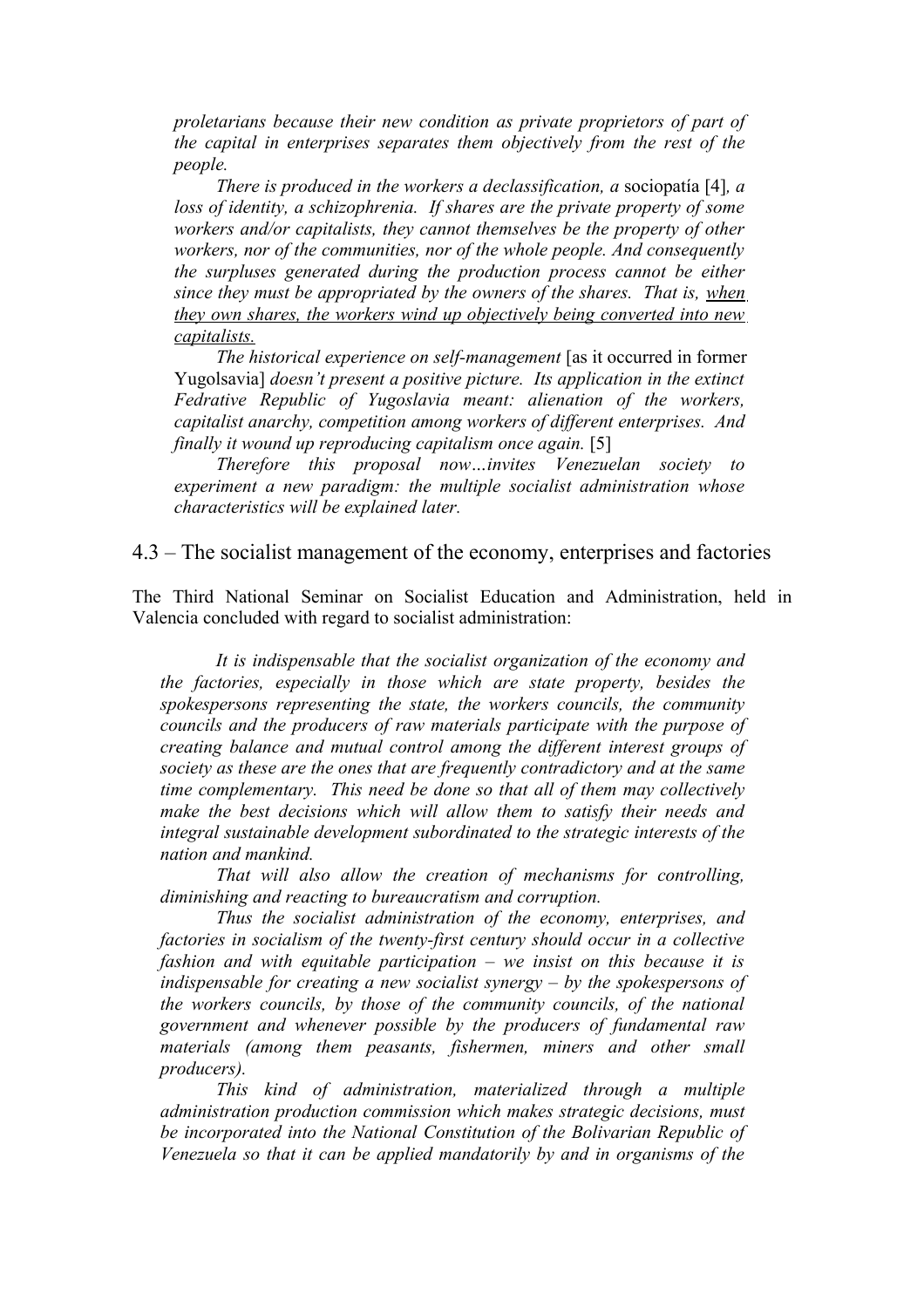*state, especially those which make decisions on the economy like the Central Planning Commission and the ministries of the people's power related to it.*

*This should also be applied to: cases of the enterprises created and financed by state resources, which can be direct or indirect social property or mixed property; cases of socialist production, distribution and exchange chains; cases of productive units of a different nature and types of property, including capitalist property, which may exist with limited conditions to perform a social function subordinated to the strategic interests of the revolutionary project.*

*The socialist administration will be materialized through the Councils of Multiple Socialist Directing of the enterprises or factories and of the production, distribution and exchange chains whose members will be elected or designated in accordance with laws to be created in the case of the government, and in the other cases through general assemblies.*

### **4.3.1 – Cooperatives and private property**

It must also be borne in mind what has thus far occurred in Venezuela regarding the intentions to build a people's economy based on the 148 thousand cooperatives which, like co-managed and self-managed enterprises, have been created and financed with state resources between 1999 and 2008 according to figures presented by the Ministry of the Communal Economy (MINEC) and the National Superintendancy for Cooperatives (SUNACOOP) at the "Comparative Analysis of the Development of Social Property in Venezuela", an event held at International Miranda Center (CIM) in August 2008. [6]

The overwhelming majority of these cooperatives, as they don't act as part of the integral system of a socialist type of people's economy but rather as isolated enterprises have gotten to be one way or another an integral part of the capitalist system. The immense majority of the cooperatives have been converted into forms of private collective property which don't socialize their surpluses and don't allow the participation of new workers nor do they take into account the interests of the community and society.

But furthermore all these enterprises are converted to links on the production and service chains which are exploited by monopolies through the control of key enterprises or influential enterprises on the production chains such as those dedicated to the production or sales of equipment, machinery, inputs, raw materials, and channels of distribution and commercialization as well as through the control of prices established in a monopoly fashion.

This way monopolies exploit cooperatives and other "people's economy" enterprises, which quickly transfer to them resources gotten from the state until they reach their total ruin or until they are subordinated to the capitalist economy as productive links of surplus value for the big time capitalists, some of which reached that status during the period of the Bolivarian Revolution.

#### **4.3.2 –Enterprises of social property**

It is possible that if there is not clarity or enough social consciousness and if a strategy for overcoming this situation is not elaborated, more of the same will happen to important resources which the community councils will get for the development of community projects. And the same will happen to the resources to be gotten by the community banks during the oncoming years to perform many of the projects approved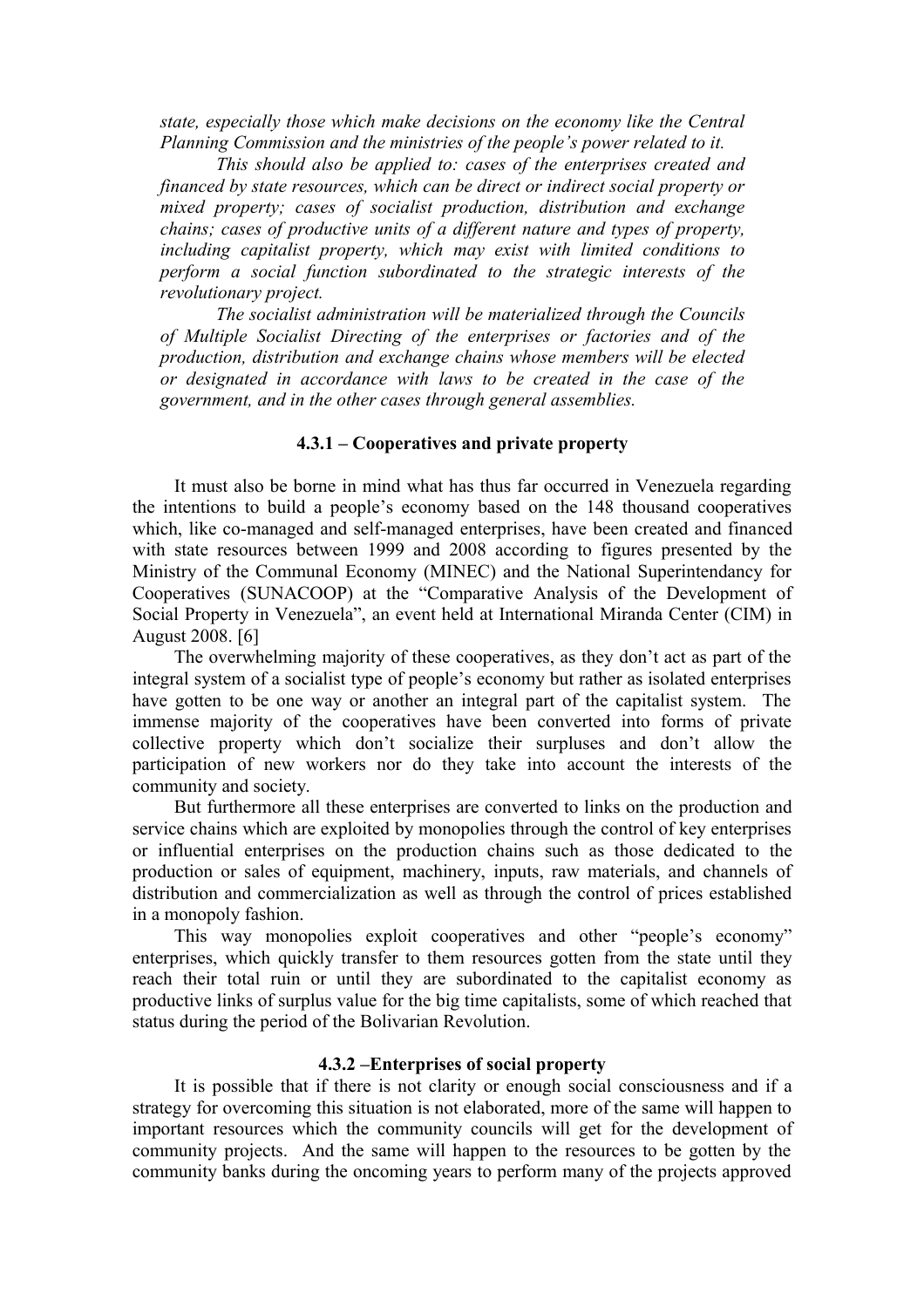by the people's power now in the making if they are materialized through cooperatives, which are one of the forms of private property, albeit collective.

The community projects should be performed by enterprises of social property (ESP), direct social property from the whole community, fundamentally by workers from the same neighborhoods.

State policy should be orientated toward the planned and progressive building of integral systems which include: financing and self-financing, the production of machinery and equipments, raw materials, inputs, industrial processing, distribution and commercialization till reaching the final consumers, all of which is to promote socialist relations of equity and cooperation among different sectors participating in the economic processes. There must always be participation from the workers and the people through the socialist community councils and communes (the people's power) – in the property and the strategic decisions of the socio-productive chain and in the key and most influential enterprises of the same.

This will allow the people's power under its various forms of organization – workers' councils, community councils, councils for the producers of raw materials – to participate in the planning of the economy and to plan collectively with the state on a national, regional, and local scale, as the case may be, what to produce, in what quantities and qualities to produce it, what prices to sell it at, and so on and what should be an adequate distribution of the companies' income: how much of it will be used to increase and improve production, how much will be for the workers, how much will be for improving community life and in general how surpluses will be distributed.

We insist: it is a question of building from the local and the regional levels the bases so that there may be balance and mutual control among the different (healthful and not parasitical) social sectors and interests involved in the economic processes and thus none may exercise a hegemonic power which will negatively affect the rest, bearing in mind that objectively there are interests which are complementary and at the same time contradictory as may be the case between producers and consumers since the producers may be interested in acquiring greater incomes while the consumers have their interest fixed on the good quality, sufficient quantities and fair prices of products, etc.

With an economy of social property and multiple socialist administration which we propose on the contrary there is the intention that the different complementary sectors, through their really democratic participation in labor and property in a combined manner make decisions which benefit equitably all society and are mutually controlled, with the purpose of resisting the mechanisms which incessantly generate bureaucratism, corruption and the concentration of power and wealth.

In order to obtain this purpose it is necessary to develop a socialist consciousness, adequate technical productive training, the organization and action of workers and communities, and their efficient articulation with the different ministries, institutions and social organizations dedicated to the creation of spaces for reflection, study, research, and planning of the construction of the economy and socialist culture which will allow the collective design of integral systems and their practical execution.

This will allow society to advance with the creation of better economic, social, political and cultural conditions so as to convert to reality the great desire of The Liberator Simón Bolívar: the greatest amount of security, stability and happiness possible for the whole population.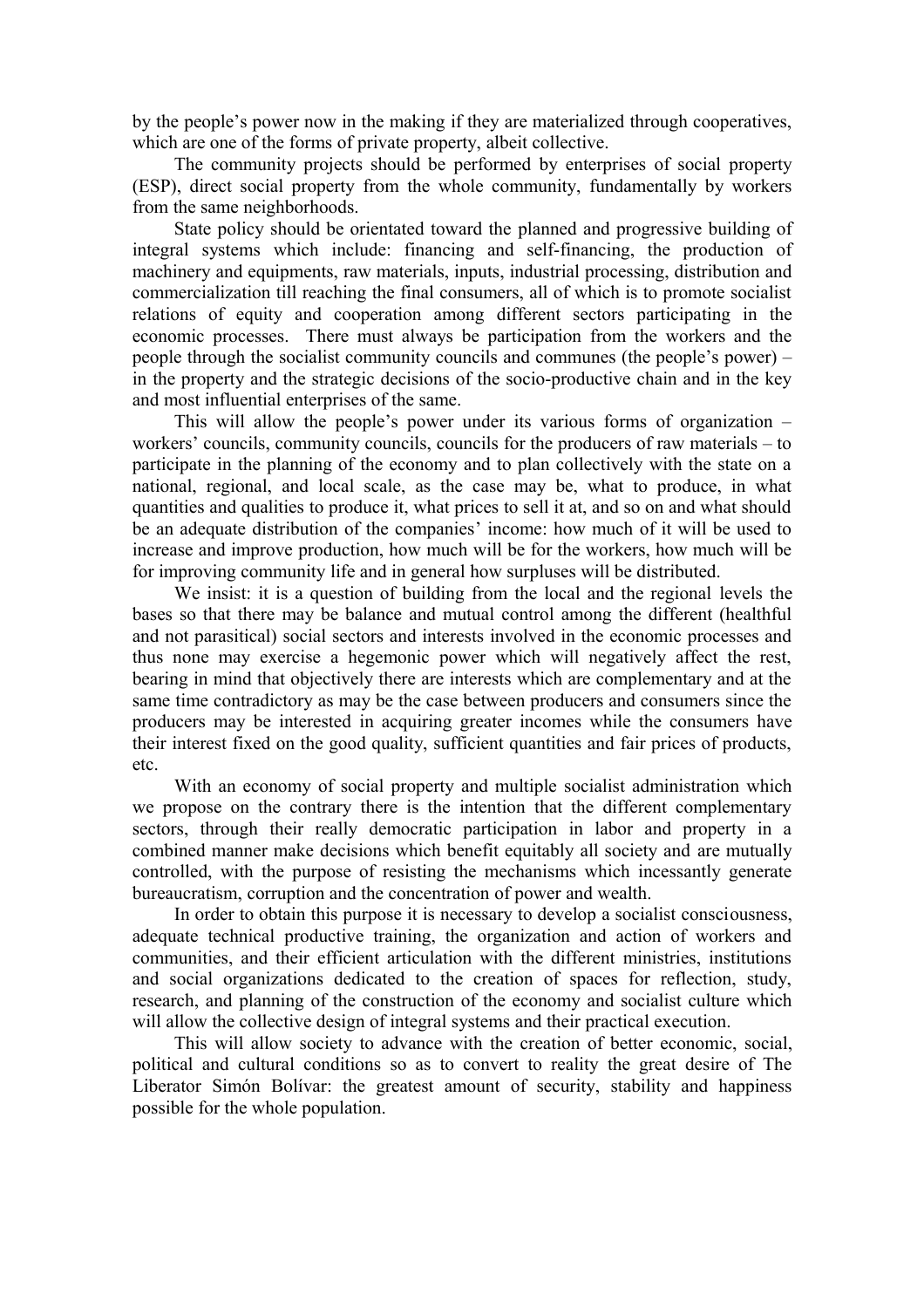Rafael Enciso Patiño, [rafaenciso2055@yahoo.es,](mailto:rafaenciso2055@yahoo.es) economist and researcher, has lived in Venezuela since 2006 where he has worked as an Advisor at the Ministry of the People's Economy (MINEP), at the Corporation of Medium Sized Industries of Venezuela (CORPIVENSA), where the Project 200 Socialist Factories is being developed, and also at the Ministry of Planning and Development. A graduate from the Autonomous University of Colombia in 1980, he studied Soviet society at the Institute of Social Sciences in Moscow in 1985-87.

Translated from the Spanish by José Brendan Macdonald

### **NOTES**

1. A communal economy is the ensemble of the social relations of production, distribution, and consumption of goods, services and knowledge developed by communities under forms of direct social property at the service of their needs in a sustainable way in accordance with what has been established in the Centralized System of Planning and in the Plan of Economic and Social Development of the Nation (Bolivarian Republic of Venezuela, *Ley Orgánica de los Consejos Comunales*, 26 November 2009 available on Internet).

In quite succinct terms we shall say that each community council is created in a vicinity which in urban areas includes 200 families, in rural areas 20 families, and in aborigine areas 10. A community council elects its spokespersons at a general assembly. Legislation establishes one financial unit for each council. Questions dealt with by a council may be various ones like, for example, land committees, health committees, technical teams studying questions on water, communal economy, cultural groups, sport clubs, locales for meetings and organizations of women, labor unions, youth and student organizations, civil associations, cooperatives – all in accordance with the desires and spirit of organization of their members. Politically a commune is a form of local self-government for the population which includes various community councils and other social organizations which are to make decisions in a territorially defined area, always in accordance with the laws and the Constitution of the Republic.

2. Socio-productive network: the articulation and integration of the production processes of the community socio-productive organizations for the exchange of knowledge, goods and services based on the principles of cooperation and solidarity; its activities are developed through new relations of sustainable production , distribution, exchange and consumption which contribute to the strengthening of the People's Power (*Ley Orgánica de los Consejos Comunales*, 26 November 2009).

3. In general co-management is understood as the minority management (and even property of some shares) by the workers in a capitalist enterprise. In Venezuela on the other hand the term is used referring to management by workers in enterprises where the greater part of the capital is state capital.

4. *Sociopatía* can be translated as ASPD, which according to the American Psychiatric Association is "...a pervasive pattern of disregard for, and violation of, the rights of others that begins in childhood or early adolescence and continues into adulthood." That can be found on Wikipedia under the entry ASPD. (Translator's note).

5. See Lebowitz, Michael, 73-84, 2006.

6. See Álvarez, Víctor, 2009.

### BIBLIOGRAPHY

Álvarez, Víctor, 2009. *Venezuela: ¿Hacia dónde va el modelo productivo?*, Centro Internacional Miranda (CIM), Caracas.

Enciso, Rafael, 2009. *La gestión socialista de la economía y las empresas propuesta de*